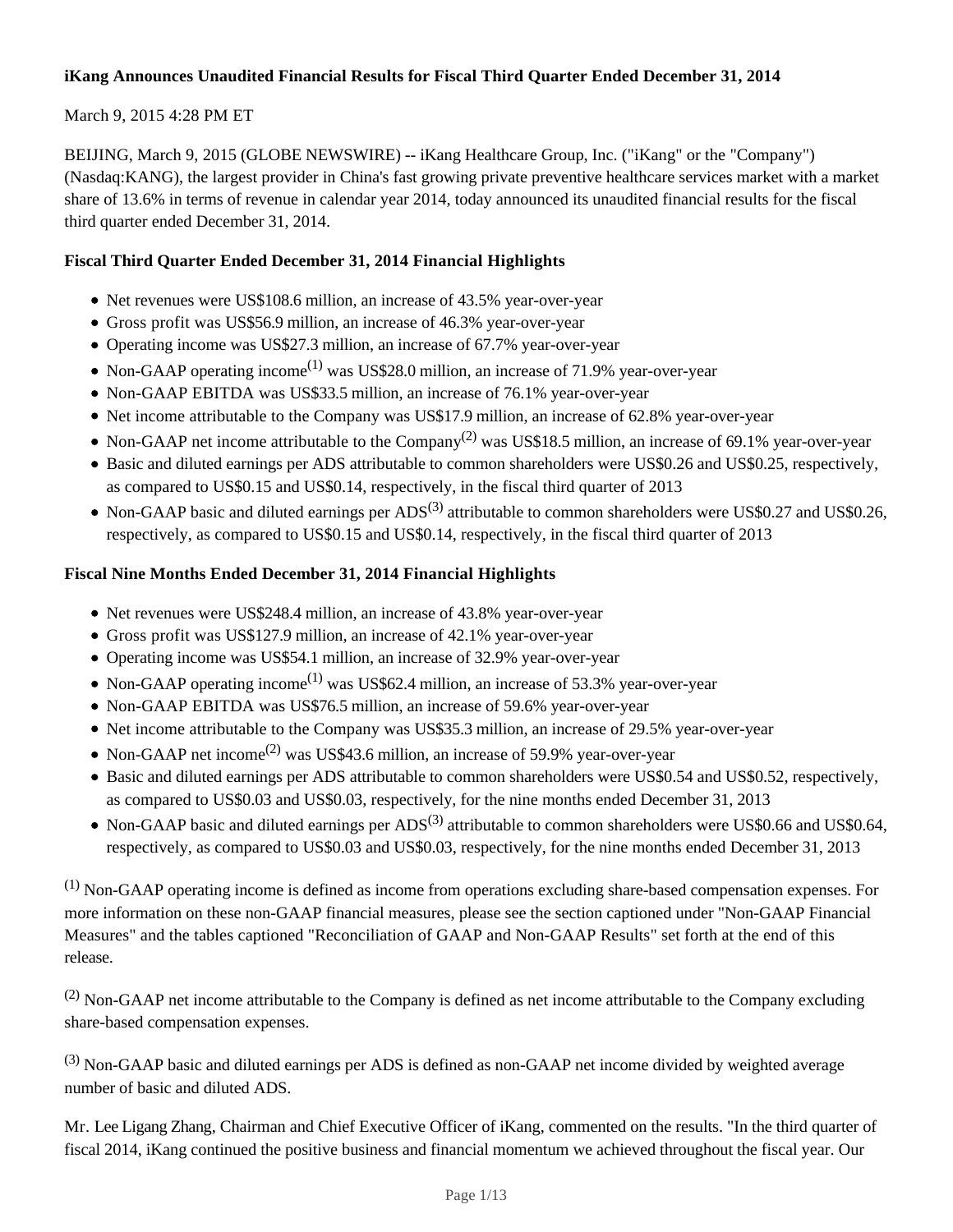performance in this quarter was outstanding, exceeding both internal and external estimates on all fronts. The top line significantly expanded, with net revenues for the quarter increasing 43.5% compared to the third quarter of last fiscal year and gross profit grew at 46.3%, in part due to our scalable business model and increased operating leverage as we saw a 67.7% increase in operating income. As of December 31, 2014, iKang had a total of 53 self-owned medical centers in operation. In early March 2015, we completed the acquisitions of two medical centers in Tianjin, and also acquired a 70% equity interest in WA Health Care, a provider of high-end medical services with two medical centers in prime locations in Beijing and Shanghai. Together with the recent opening of Guangzhou iKang Evergreen medical center, these acquisitions bring us to a total of 58 self-owned medical centers as of March 9, 2015, which is a strong testament to our overall growth strategy to expand our premium service offerings and enhance our market leadership position in China.

"China has a burgeoning private preventative healthcare services market, and according to the latest report by Frost and Sullivan, the projected compound annual growth rate over the next five years will be around 28.6%. Coupled with the encouraging regulatory environment for healthcare services and emerging mobile technology to reform the healthcare system, we believe the market opportunities are enormous. iKang leads the way with 13.6% of market share in terms of revenue in calendar year 2014, which represents a 1.3% market share gain as compared to calendar year 2013. We are firmly on track to capitalize on the market potential by realigning and strengthening our core business in medical examination, expediting the expansion of dental services across our network, continuing our network expansion and directing investment in the development of mobile healthcare services. This will position us well for the future, ensuring continued momentum and delivering long-term value to our shareholders."

## **THIRD QUARTER ENDED DECEMBER 31, 2014 UNAUDITED FINANCIAL RESULTS**

## **Net Revenues**

Net revenues for the third quarter were US\$108.6 million, representing a 43.5% increase from US\$75.7 million in the same period in the last fiscal year. This was primarily due to an increase in the number of customer visits, an increase in the blended average selling price and the incremental revenue contribution from three major acquisitions in Shanghai and Hong Kong. As of December 31, 2014, the number of self-owned medical centers totalled 53 compared to 42 as of December 31, 2013. In the quarter, the Company served a total of 1,298,000 customer visits under both corporate and individual programs, representing an increase of 30.3% over the third quarter of fiscal 2013.

The table below sets forth a breakdown of net revenues:

| (US\$ million)                   | 3 <sup>rd</sup> Quarter Ended Dec 31, 2014 3 <sup>rd</sup> Quarter Ended Dec 31, 2013 YoY % Change |      |        |
|----------------------------------|----------------------------------------------------------------------------------------------------|------|--------|
| <b>Medical Examinations 92.5</b> |                                                                                                    | 66.7 | 38.8%  |
| <b>Disease Screening</b>         | 7.0                                                                                                | 5.5  | 27.3%  |
| <b>Other Services</b>            | 91                                                                                                 | 3.5  | 159.6% |
| <b>Total</b>                     | 108.6                                                                                              | 75.7 | 43.5%  |

*Medical Examinations*: Net revenues for the quarter were US\$92.5 million, representing a 38.8% increase from US\$66.7 million in the same period in the last fiscal year. The increase was primarily due to an increase of 29.0% in the number of customer visits for medical examinations during the period and an increase of 6.9% in the blended average selling price.

*Disease screening*: Net revenues for the quarter were US\$7.0 million, representing a 27.3% increase from US\$5.5 million in the same period in the last fiscal year. Disease screening refers to the additional services requested by individuals under the basic corporate medical examination programs as a result of individual needs.

*Other services*: Net revenues for the quarter were US\$9.1 million, representing a 159.6% increase from US\$3.5 million in the same period in the last fiscal year. The increase was mainly due to the revenue contribution from the acquired business in Shanghai and Hong Kong, which provides medical consultancy services, packaged medical services, and vaccination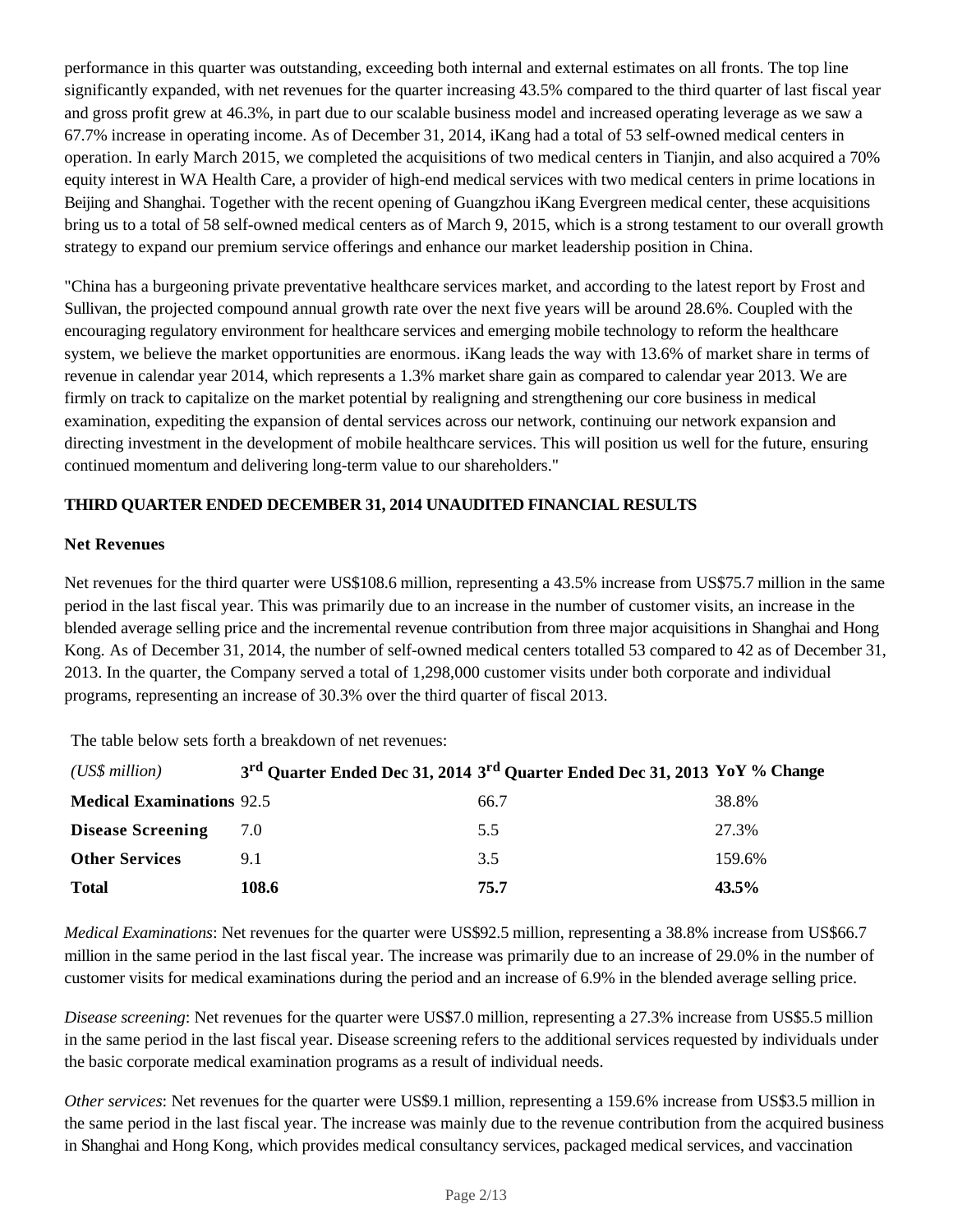services, as well as our new business line of dental care services.

#### **Cost of Revenues**

Cost of revenues for the quarter was US\$51.7 million, representing a 40.6% increase from US\$36.7 million in the same period in the last fiscal year. The slower increase in cost of revenues as compared to net revenues reflected continued operating leverage from growth in our business scale.

#### **Gross Profit and Gross Margin**

Gross profit for the quarter was US\$56.9 million, representing a 46.3% increase from US\$38.9 million in the same period in the last fiscal year. An improved gross margin for the quarter was 52.4%, as compared to 51.4% in the third quarter of fiscal 2013.

## **Operating Expenses**

Total operating expenses for the quarter were US\$29.6 million, representing a 30.8% increase from US\$22.6 million in the same period in the last fiscal year. Excluding the \$683,000 share-based compensation expenses recorded in the quarter, total operating expenses would have increased by 27.7%, which represented 26.6% of total net revenues as compared to 29.9% in the same period in the last fiscal year.

#### Selling and marketing expenses

Sales and marketing expenses for the quarter were US\$14.1 million, accounting for 13.0% of total net revenues as compared to 14.3% in the same period in the last fiscal year.

General and administrative expenses

General and administrative expenses for the quarter were US\$15.1 million, accounting for 13.9% of total net revenues as compared to 14.8% in the same period in the last fiscal year.

Research and development expenses

Research and development expenses for the quarter were US\$370,000, accounting for 0.3% of total net revenues as compared to 0.7% in the same period in the last fiscal year.

#### **Income from Operations**

Income from operations for the quarter was US\$27.3 million, representing a 67.7% increase from US\$16.3 million in the same period in the last fiscal year. Operating margin was 25.2% as compared to 21.5% in the third quarter of fiscal 2013. The increase was due to an overall improvement in gross margin, our operational efficiency and benefits from business scaling due to increased revenue.

#### **Net Income**

Net income attributable to the Company for the quarter was US\$17.9 million, representing an increase of 62.8% from a net income of US\$11.0 million for the same period in the last fiscal year. Net margin was 16.4% compared to 14.5% in the third quarter of fiscal 2013.

Non-GAAP net income for the quarter was US\$18.5 million, representing an increase of 69.1% from US\$11.0 million for the same period in fiscal 2013. Non-GAAP net margin was 17.1% compared to 14.5% in the same quarter in the last fiscal year.

#### **Basic and Diluted Earnings per ADS**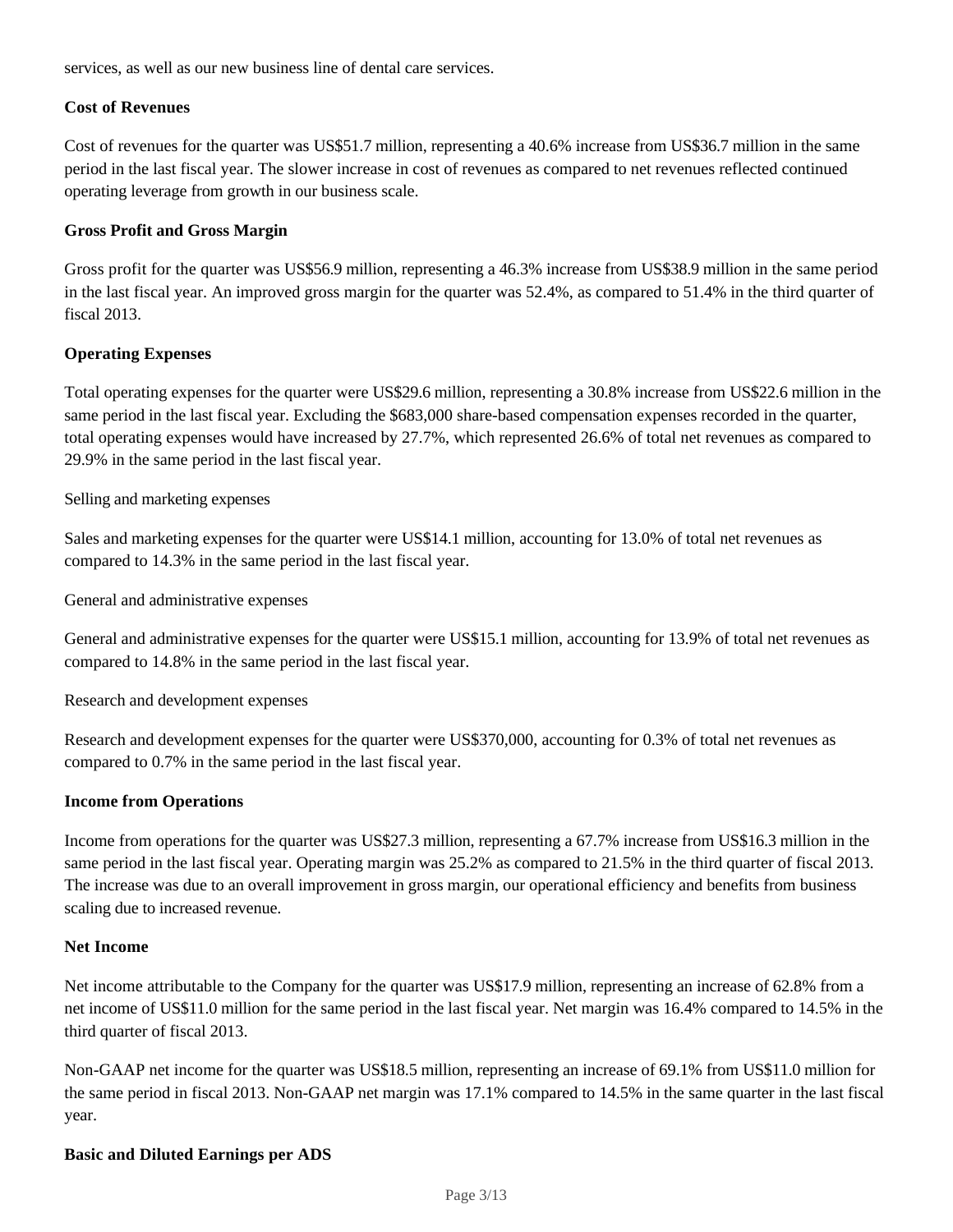Basic and diluted earnings per ADS attributable to common shareholders were US\$0.26 and US\$0.25, respectively, compared to basic and diluted earnings per ADS attributable to common shareholders of US\$0.15 and US\$0.14, respectively, in the same quarter of fiscal 2013.

Non-GAAP basic and diluted earnings per ADS attributable to common shareholders were US\$0.27 and US\$0.26, respectively, compared to basic and diluted earnings per ADS attributable to common shareholders of US\$0.15 and US\$0.14, respectively, in the same quarter of fiscal 2013.

## **NINE MONTHS ENDED DECEMBER 31, 2014 UNAUDITED FINANCIAL RESULTS**

## **Net Revenues**

Net revenues for the nine months ended December 31, 2014 were US\$248.4 million, representing a 43.8% increase from US\$172.8 million in the same period in the last fiscal year. This was primarily due to an increase in the number of customer visits, further expansion of the medical center network and the incremental revenue contribution from three major acquisitions in Shanghai and Hong Kong. During this period, the Company served a total of 3.1 million customer visits under both corporate and individual programs, representing an increase of 32.9% over the nine months ended December 31, 2013.

The table below sets forth a breakdown of net revenues:

| (US\$ million)                    |       | Nine Months Ended Dec 31, 2014 Nine Months Ended Dec 31, 2013 YoY % Change |        |
|-----------------------------------|-------|----------------------------------------------------------------------------|--------|
| <b>Medical Examinations 212.3</b> |       | 151.1                                                                      | 40.5%  |
| <b>Disease Screening</b>          | 16.5  | 12.7                                                                       | 30.1%  |
| <b>Other Services</b>             | 19.6  | 9.0                                                                        | 118.0% |
| <b>Total</b>                      | 248.4 | 172.8                                                                      | 43.8%  |

*Medical Examinations*: Net revenues for the period were US\$212.3 million, representing a 40.5% increase from US\$151.1 million in the same period in the last fiscal year. The increase was primarily due to an increase of 33.2% in the number of customer visits for medical examinations during the period and an increase of 4.2% in the blended average selling price.

*Disease screening*: Net revenues for the period were US\$16.5 million, representing a 30.1% increase from US\$12.7 million in the same period in the last fiscal year.

*Other services*: Net revenues for the period were US\$19.6 million, representing a 118.0% increase from US\$9.0 million in the same period in the last fiscal year. The increase was mainly due to the revenue contribution from the acquired businesses in Shanghai and Hong Kong, which provides medical consultancy services, packaged medical services, and vaccination services, as well as our new business line of dental care services.

## **Cost of Revenues**

Cost of revenues for the period was US\$120.5 million, representing a 45.6% increase from US\$82.7 million in the same period in the last fiscal year. The increase was primarily due to the increased cost of material consumables and third party outsourcing services, as well as depreciation and amortization expenses associated with the opening and acquiring of new centers.

#### **Gross Profit and Gross Margin**

Gross profit for the nine months ended December 31, 2014 was US\$127.9 million, representing a 42.1% increase from US\$90.0 million in the same period in the last fiscal year. Gross margin for the period was 51.5%, compared to 52.1% in the nine months ended December 31, 2013. This was primarily due to the relatively low gross margins achieved by the newly operated centers in the first quarter of fiscal 2014, as they were still in their ramp-up stage.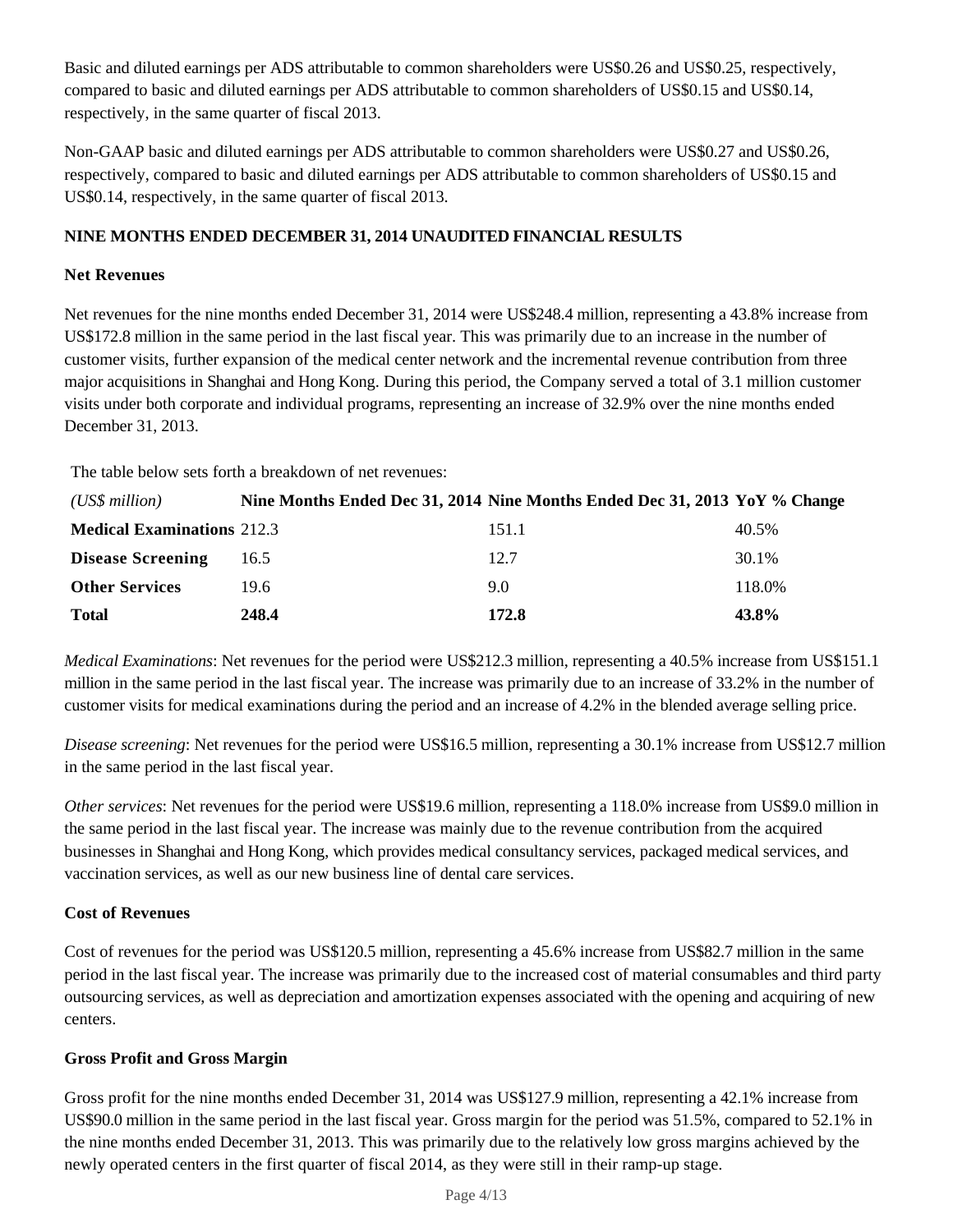## **Operating Expenses**

Total operating expenses for the nine months ended December 31, 2014 were US\$73.8 million, representing a 49.6% increase from US\$49.4 million in the same period in the last fiscal year. Excluding the \$8.3 million share-based compensation expenses recorded in the nine months ended December 31, 2014, total operating expenses would have increased by 32.8%, which represented 26.4% of total net revenues compared to 28.6% in the same period in the last fiscal year.

## Selling and marketing expenses

Sales and marketing expenses for the period were US\$30.6 million, accounting for 12.3% of total net revenues compared to 13.3% in the same period in the last fiscal year. The improvement reflected a greater control over advertising fees compared to the same period in the last fiscal year.

## General and administrative expenses

General and administrative expenses for the period were US\$42.3 million, accounting for 17.0% of total net revenues compared to 14.5% in the same period in the last fiscal year. The increase was mainly due to the share-based compensation expenses recorded during the period in fiscal 2014.

## Research and development expenses

Research and development expenses for the period were US\$891,000, accounting for 0.4% of total net revenues as compared to 0.7% in the same period in the last fiscal year.

#### **Income from Operations**

Income from operations for the period was US\$54.1 million, an increase of 32.9% from US\$40.7 million from the same period in the previous fiscal year. Operating margin was 21.8% compared to 23.5% in the nine months ended December 31, 2013. Excluding the US\$8.3 million share-based compensation expenses recorded in the nine months ended December 31, 2014, income from operations would have been US\$62.4 million, increased 53.3% from US\$40.7 millon in the same period from the last fiscal year. Operating margin would have been 25.1% compared to 23.5% in the nine months ended December 31, 2013.

## **Net Income**

Net income attributable to the Company for the nine months ended December 31, 2014 was US\$35.3 million, an increase of 29.5% from a net income of US\$27.3 million for the same period in the last fiscal year. Net margin was 14.2% compared to 15.8% in the nine months ended December 31, 2013.

Non-GAAP net income for the nine months ended December 31, 2014 was US\$43.6 million, an increase of 59.9% from US\$27.3 million for the same period in fiscal 2013. Non-GAAP net margin was 17.6% compared to 15.8% in same period in the last fiscal year.

## **Basic and Diluted Earnings per ADS**

Basic and diluted earnings per ADS attributable to common shareholders were US\$0.54 and US\$0.52, respectively, compared to basic and diluted earnings per ADS attributable to common shareholders of US\$0.03 and US\$0.03, respectively, in the same period of fiscal 2013.

Non-GAAP basic and diluted earnings per ADS attributable to common shareholders were US\$0.66 and US\$0.64, respectively, as compared to basic and diluted earnings per ADS attributable to common shareholders of US\$0.03 and US\$0.03, respectively, in the same period of fiscal 2013.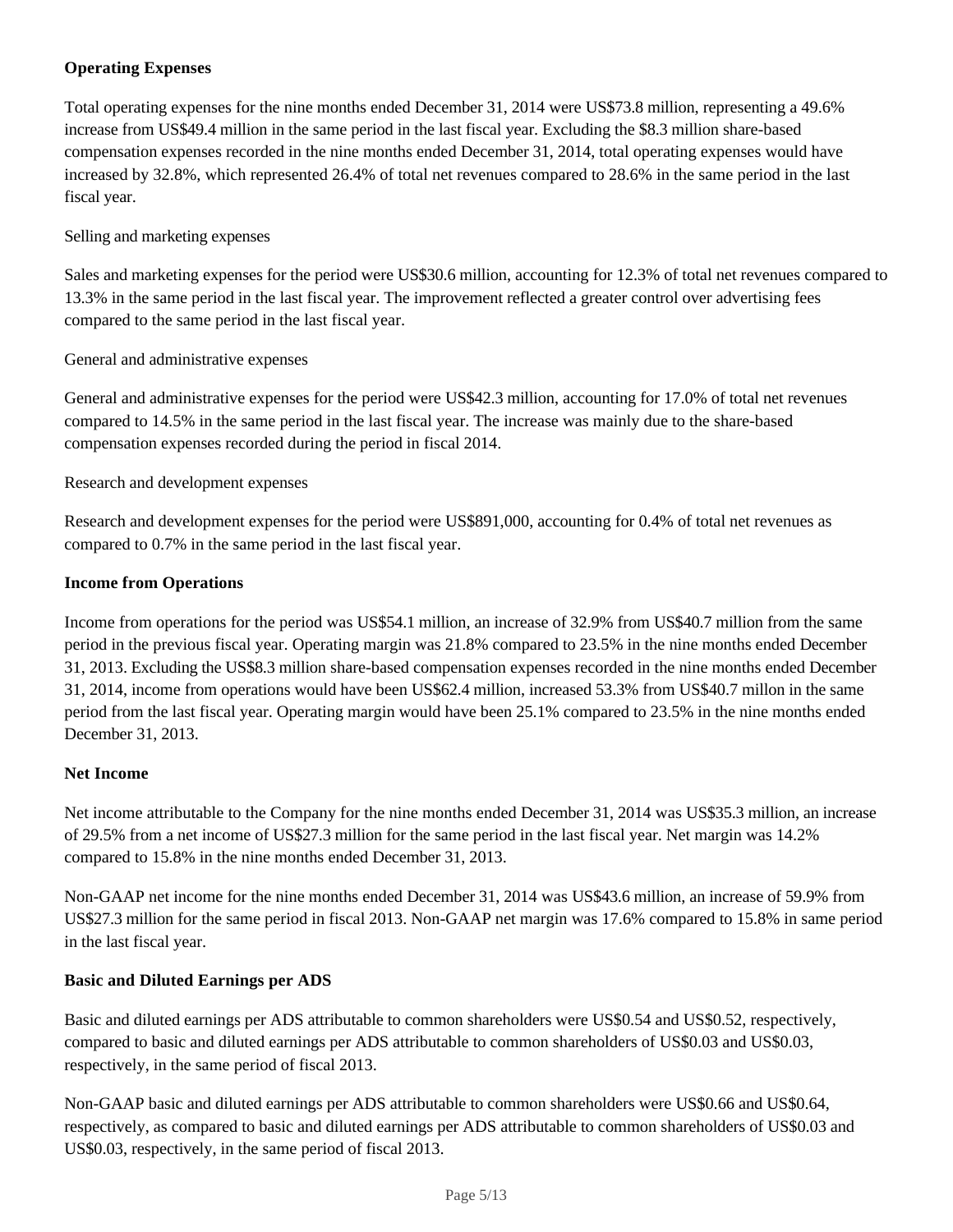## **Cash and Working Capital**

As of December 31, 2014, the Company's cash and cash equivalents, restricted cash and term deposit totaled US\$223.9 million, as compared to US\$46.2 million as of March 31, 2014. This increase was mainly driven by the proceeds raised from the Company's initial public offering in April 2014.

The net working capital was US\$146.9 million as of December 31, 2014, with current assets of US\$331.4 million and current liabilities of US\$184.5 million, compared to net working capital of US\$7.4 million as of March 31, 2014.

## **GUIDANCE FOR FISCAL YEAR ENDING MARCH 31, 2015**

For the fiscal year ending March 31, 2015, the Company reaffirms its guidance of net revenues to be between US\$283 million and US\$290 million, representing a year-on-year increase between 40.0% and 43.4%.

This guidance is based on the current market conditions and reflects the Company's current and preliminary estimates of market and operating conditions and customer demand, which are all subject to change.

## **Conference Call**

iKang's management will host a conference call at 8:00 am US Eastern Time (8:00 pm Beijing/Hong Kong Time) on March 10, 2015, to discuss its quarterly and fiscal year results and recent business activities.

To participate in the conference call, please dial the following number five to ten minutes prior to the scheduled conference call time:

China: 400-120-0539 Hong Kong: 800-905-927 United States: 1-855-298-3404 International: +65-6823-2299 Passcode: 1857561

The Company will also broadcast a live audio webcast of the conference call. The webcast will be available at http://ir.ikang.com.

Following the earnings conference call, an archive of the call will be available by dialing:

China: 400-184-2240 Hong Kong: 800-966-697 United States: 1-866-846-0868 International: +61-2-9641-7900 Replay Passcode: 1857561 Replay End Date: March 17, 2015

## **STATEMENT REGARDING UNAUDITED FINANCIAL INFORMATION**

The unaudited financial information set forth above is subject to adjustments that may be identified when audit work is performed on the Company's year-end financial statements, which could result in significant differences from this unaudited financial information.

#### **NON-GAAP FINANCIAL MEASURES**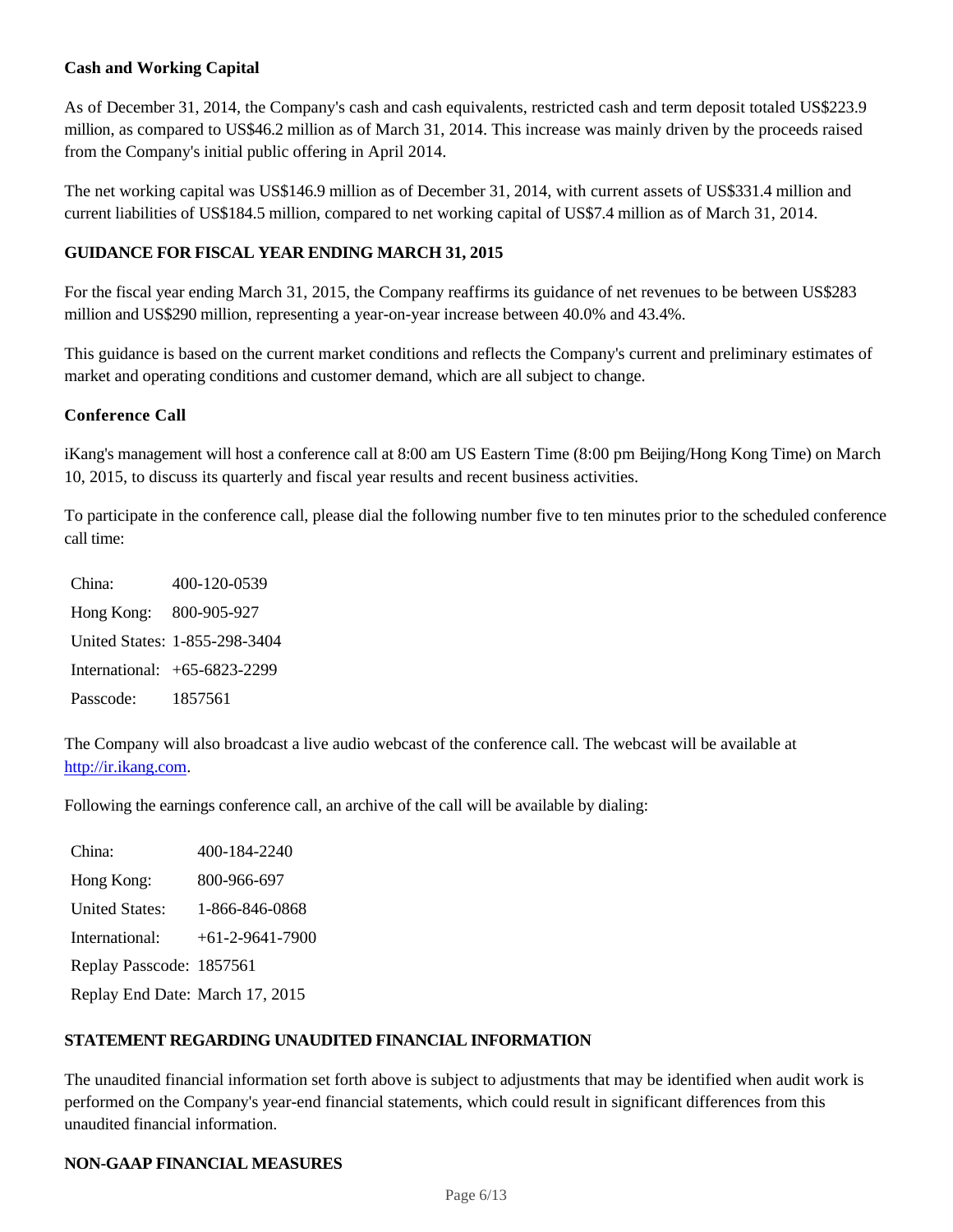To supplement our consolidated financial statements which are presented in accordance with U.S. GAAP, we also use non-GAAP operating income, non-GAAP net income and non-GAAP EBITDA as additional non-GAAP financial measures. We present these non-GAAP financial measures because they are used by our management to evaluate our operating performance. We also believe that these non-GAAP financial measures provide useful information to investors and others in understanding and evaluating our consolidated results of operations in the same manner as our management and in comparing financial results across accounting periods and to those of our peer companies.

Reconciliation of non-GAAP operating income, non-GAAP net income and non-GAAP EBITDA to the most directly comparable financial measures calculated and presented in accordance with U.S. GAAP is set forth at the end of this release.

## **About iKang Healthcare Group Inc.**

iKang Healthcare Group, Inc. is the largest provider in China's fast growing private preventive healthcare services market, accounting for approximately 13.6% of market share in terms of revenue in calendar year 2014.

Through iKang's integrated service platform and established nationwide network of medical centers and third-party service provider facilities, the Company provides comprehensive and high quality preventive healthcare solutions, including a wide range of medical examinations services and value-added services including disease screening and other services. iKang's customers are primarily corporate customers who contract the Company to provide medical examination services to their employees and clients, and pay for these services at pre-negotiated prices. iKang also directly markets its services to individual customers. In the fiscal year ended March 31, 2014, the Company served a total of 2.7 million customer visits under both corporate and individual programs. For the nine months ended December 31, 2014, the Company served a total of 3.1 million customer visits.

As of March 9, 2015, iKang's nationwide network consisted of 58 self-owned medical centers covering 16 of the most affluent cities in China, namely Beijing, Shanghai, Guangzhou, Shenzhen, Chongqing, Tianjin, Nanjing, Suzhou, Hangzhou, Chengdu, Fuzhou, Changchun, Jiangyin, Changzhou and Shenyang, as well as Hong Kong. The Company has also supplemented its self-owned medical center network by contracting with approximately 400 third-party service provider facilities in over 150 cities, which include selected independent medical examination centers and hospitals across all of China's provinces, creating a nationwide network that allows iKang to serve its customers in markets where it does not have self-owned medical centers.

#### **Forward-looking Statements**

This press release contains forward-looking statements. These statements, including management quotes and business outlook, are made under the "safe harbor" provisions of the U.S. Private Securities Litigation Reform Act of 1995. These forward-looking statements can be identified by terminology such as "will," "estimate," "project," "predict," "believe," "expect," "anticipate," "intend," "potential," "plan," "goal" and similar statements. iKang may also make written or oral forward-looking statements in its periodic reports to the U.S. Securities and Exchange Commission, in its annual report to shareholders, in press releases and other written materials and in oral statements made by its officers, directors or employees to third parties. Such statements involve certain risks and uncertainties that could cause actual results to differ materially from those expressed or implied in the forward-looking statements. These forward-looking statements include, but are not limited to, statements about: the Company's goals and strategies; its future business development, financial condition and results of operations; its ability to retain and grow its customer base and network of medical centers; the growth of, and trends in, the markets for its services in China; the demand for and market acceptance of its brand and services; competition in its industry in China; relevant government policies and regulations relating to the corporate structure, business and industry; fluctuations in general economic and business conditions in China. Further information regarding these and other risks is included in iKang's filing with the Securities and Exchange Commission. iKang undertakes no duty to update any forward-looking statement as a result of new information, future events or otherwise, except as required under applicable law.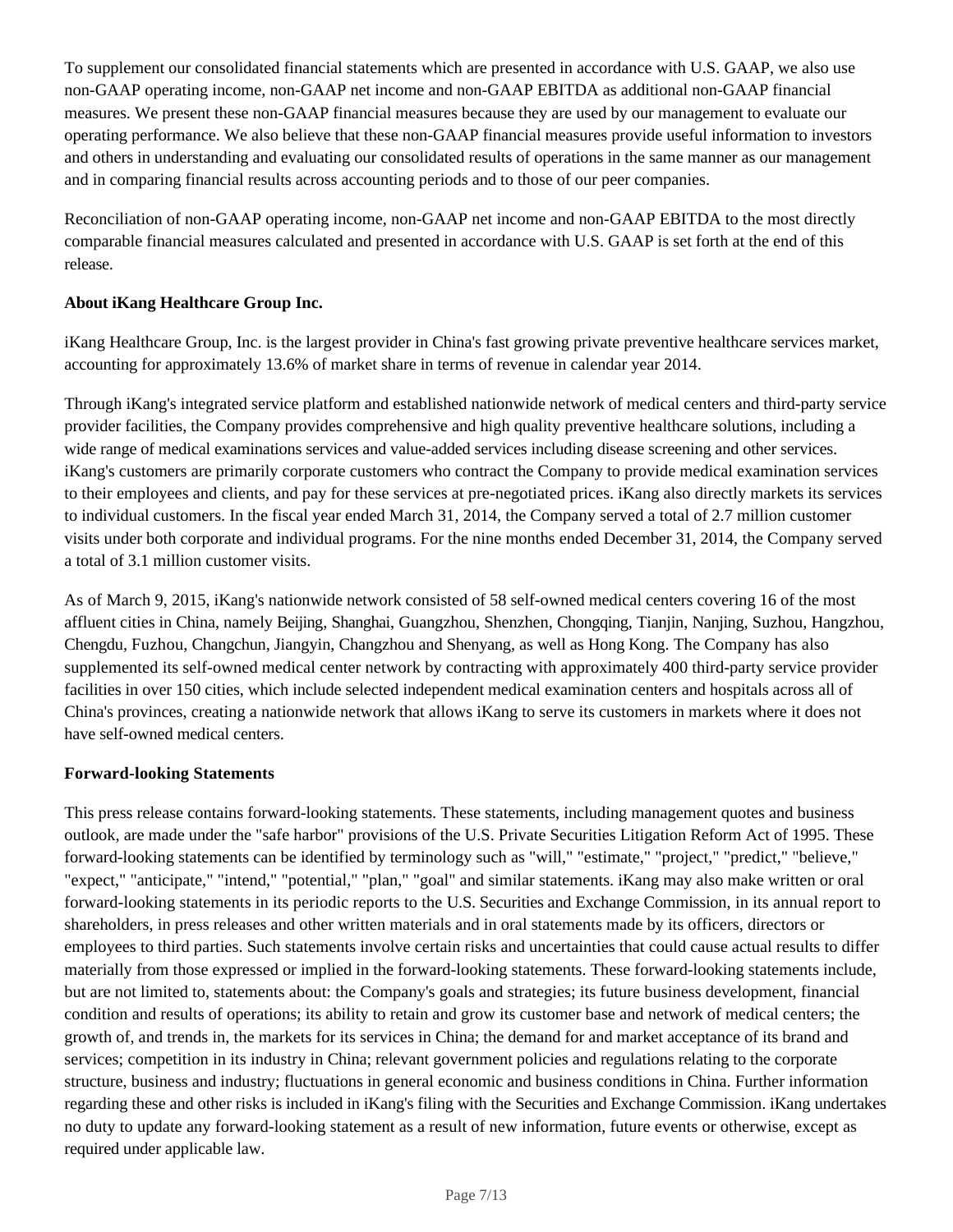## **CONDENSED CONSOLIDATED BALANCE SHEETS**

#### **(In thousands of US dollars, except share data and per share data, or otherwise noted)**

**(Unaudited)**

|                                                                                                                                                | As of    | As of               |
|------------------------------------------------------------------------------------------------------------------------------------------------|----------|---------------------|
|                                                                                                                                                | March    | December            |
|                                                                                                                                                | 31,      | 31,                 |
|                                                                                                                                                | 2014     | 2014                |
| <b>ASSETS</b>                                                                                                                                  |          |                     |
| Current assets                                                                                                                                 |          |                     |
| Cash and cash equivalents                                                                                                                      | \$30,221 | \$149,311           |
| Restricted cash                                                                                                                                | 16,007   | 60,046              |
| Term deposit                                                                                                                                   | $-$      | 14,497              |
| Accounts receivable, net of allowance for doubtful accounts of \$4,330 and \$7,441 as of March<br>31, 2014 and December 31, 2014, respectively | 37,619   | 72,871              |
| Inventories                                                                                                                                    | 1,693    | 3,495               |
| Deferred tax assets-current                                                                                                                    | 3,991    | 6,419               |
| Prepaid expenses and other current assets                                                                                                      | 20,012   | 24,733              |
| Amount due from related party                                                                                                                  | 1,287    | $- -$               |
| Total current assets                                                                                                                           |          | \$110,830 \$331,372 |
| Equity method investment                                                                                                                       | \$6,220  | $S -$               |
| Restricted cash-non-current                                                                                                                    | 2,153    | $ -$                |
| Property and equipment, net                                                                                                                    | 63,644   | 92,257              |
| Acquired intangible assets, net                                                                                                                | 17,530   | 28,641              |
| Goodwill                                                                                                                                       | 41,412   | 60,678              |
| Cost method investment                                                                                                                         | 129      | 129                 |
| Deferred tax assets-non-current                                                                                                                | 2,007    | 1,313               |
| Rental deposit and other non-current assets                                                                                                    | 6,301    | 8,921               |
|                                                                                                                                                |          |                     |

TOTAL ASSETS \$250,226 \$523,311

# LIABILITIES, MEZZANINE EQUITY AND EQUITY (DEFICIT)

#### Current liabilities

Accounts payable (including accounts payable of the consolidated VIE entities without recourse to iKang Healthcare Group, Inc. of \$14,599 and \$22,089 of March 31, 2014 and December 31, 2014, respectively) \$16,965 \$26,192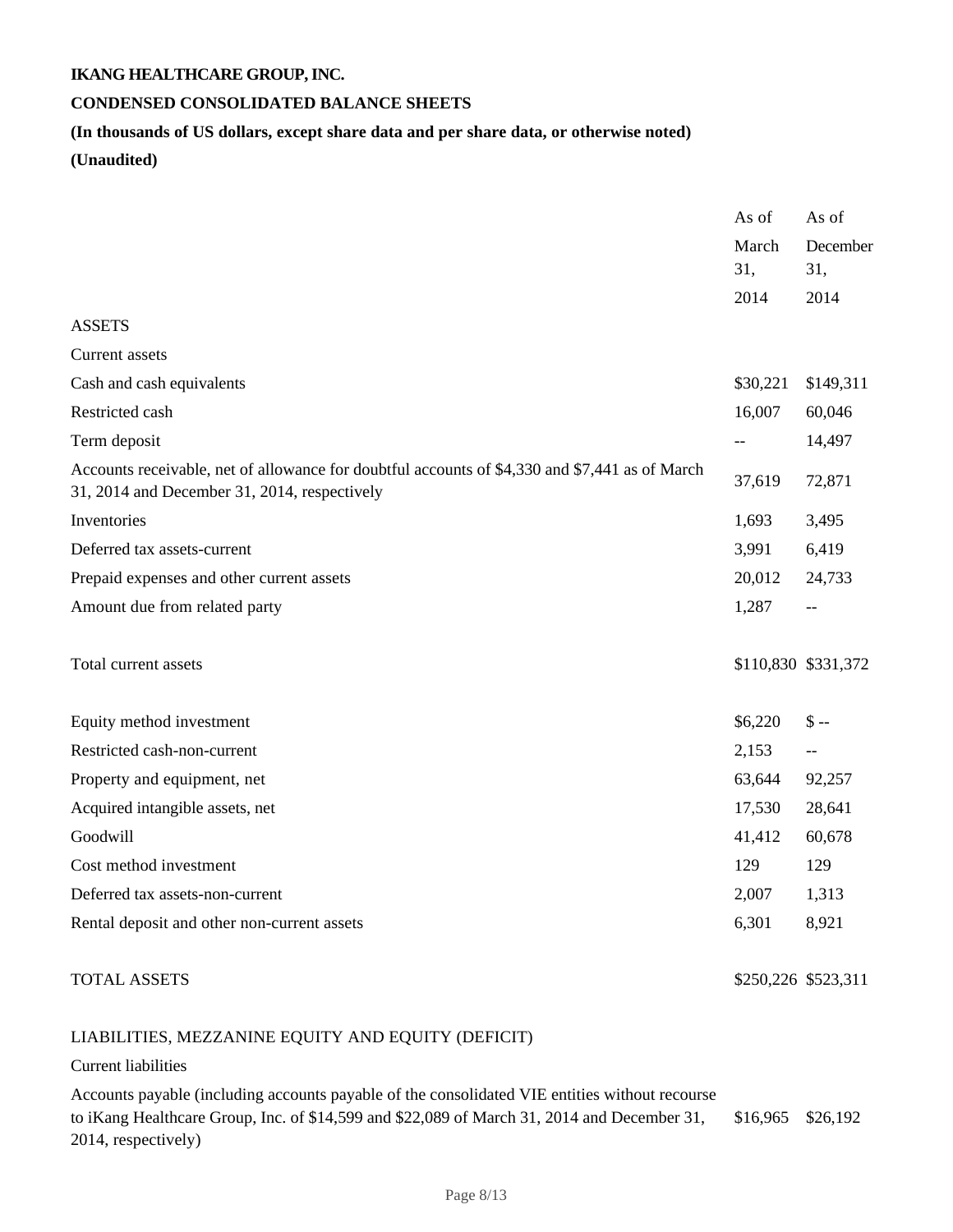| Accrued expenses and other current liabilities (including accrued expenses and other current<br>liabilities of the consolidated VIE entities without recourse to iKang Healthcare Group, Inc. of<br>\$17,126 and \$31,945 of March 31, 2014 and December 31, 2014, respectively) | 24,275 | 38,367              |
|----------------------------------------------------------------------------------------------------------------------------------------------------------------------------------------------------------------------------------------------------------------------------------|--------|---------------------|
| Income tax payable (including income tax payable of the consolidated VIE entities without<br>recourse to iKang Healthcare Group, Inc. of \$5,299 and \$15,629 of March 31, 2014 and<br>December 31, 2014, respectively)                                                          | 6,382  | 17,944              |
| Amount due to related party (including amount due to related party of the consolidated VIE<br>entities without recourse to iKang Healthcare Group, Inc. of \$8,049 and nil of March 31, 2014<br>and December 31, 2014, respectively)                                             | 8,049  |                     |
| Deferred revenues (including deferred revenues of the consolidated VIE entities without recourse<br>to iKang Healthcare Group, Inc. of \$22,234 and \$32,624 of March 31, 2014 and December 31,<br>2014, respectively)                                                           | 29,523 | 40,456              |
| Deferred government subsidy-current (including deferred government subsidy-current of the<br>consolidated VIE entities without recourse to iKang Healthcare Group, Inc. of \$47 and \$63 of<br>March 31, 2014 and December 31, 2014, respectively)                               | 47     | 63                  |
| Short term borrowings (including short term borrowings of the consolidated VIE entities without<br>recourse to iKang Healthcare Group, Inc. of \$17,717 and \$60,637 of March 31, 2014 and<br>December 31, 2014, respectively)                                                   | 18,201 | 61,443              |
| Total current liabilities                                                                                                                                                                                                                                                        |        | \$103,442 \$184,465 |

## **CONDENSED CONSOLIDATED BALANCE SHEETS - continued**

**(In thousands of US dollars, except share data and per share data, or otherwise noted)**

**(Unaudited)**

|                                                                                                                                                                                                                                                             | As of     | As of            |
|-------------------------------------------------------------------------------------------------------------------------------------------------------------------------------------------------------------------------------------------------------------|-----------|------------------|
|                                                                                                                                                                                                                                                             | March 31, | December<br>31,  |
|                                                                                                                                                                                                                                                             | 2014      | 2014             |
| Deferred government subsidy-non-current (including deferred government subsidy-non-current<br>of the consolidated VIE entities without recourse to iKang Healthcare Group, Inc. of \$63 and<br>nil of March 31, 2014 and December 31, 2014, respectively)   | \$63      | $\mathsf{\$}$ -- |
| Long term borrowings (including long term borrowings of the consolidated VIE entities without<br>recourse to iKang Healthcare Group, Inc. of \$1,865 and nil of March 31, 2014 and December<br>$31, 2014$ , respectively)                                   | 1,865     | $- -$            |
| Deferred tax liabilities-non-current (including deferred tax liabilities non-current of the<br>consolidated VIE entities without recourse to iKang Healthcare Group, Inc. of \$2,929 and<br>$$6,321$ of March 31, 2014 and December 31, 2014, respectively) | 3,478     | 6,747            |
| <b>TOTAL LIABILITIES</b>                                                                                                                                                                                                                                    | \$108,848 | \$191,212        |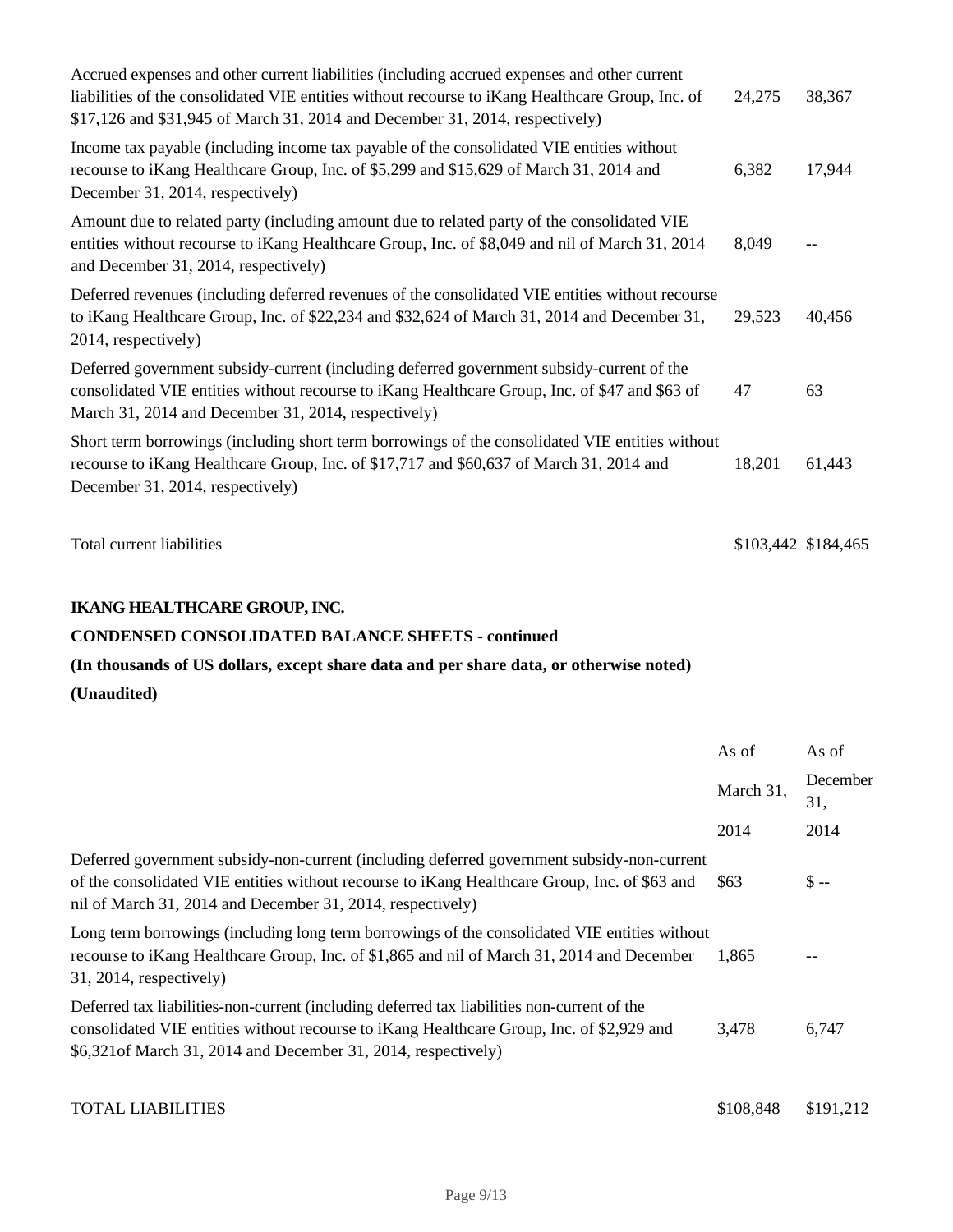| Mezzanine equity                                                  | \$264,517             | $S -$     |
|-------------------------------------------------------------------|-----------------------|-----------|
| Equity                                                            |                       |           |
| Total iKang Healthcare Group, Inc. shareholders' (deficit)/equity | $(126,957)$ \$327,490 |           |
| Non-controlling interests                                         | \$3,818               | \$4,609   |
| TOTAL (DEFICIT)/EQUITY                                            | \$(123,139) \$332,099 |           |
| TOTAL LIABILITIES, MEZZANINE EQUITY AND EQUITY                    | \$250,226             | \$523,311 |

## **CONDENSED CONSOLIDATED STATEMENTS OF OPERATIONS**

# **(In thousands of US dollars, except share data and per share data, or otherwise noted) (Unaudited)**

|                                     | Three-month periods Nine-month periods |                   |                   |                     |
|-------------------------------------|----------------------------------------|-------------------|-------------------|---------------------|
|                                     | ended December 31                      |                   | ended December 31 |                     |
|                                     | 2013                                   | 2014              | 2013              | 2014                |
|                                     |                                        |                   |                   |                     |
| Net revenues                        | \$75,654                               | \$108,584         |                   | \$172,762 \$248,375 |
| Cost of revenues                    | 36,743                                 | 51,672            | 82,735            | 120,489             |
| Gross profit                        | \$38,911                               | \$56,912          | \$90,027          | \$127,886           |
| Operating expenses:                 |                                        |                   |                   |                     |
| Selling and marketing expenses      | \$10,840                               | \$14,116          | \$23,046          | \$30,606            |
| General and administrative expenses | 11,226                                 | 15,078            | 25,015            | 42,332              |
| Research and development expenses   | 542                                    | 370               | 1,295             | 891                 |
| Total operating expenses            | \$22,608                               | \$29,564          | \$49,356          | \$73,829            |
| Income from operations              | \$16,303                               | \$27,348          | \$40,671          | \$54,057            |
| Gain/(loss) from forward contracts  | 230                                    | $\qquad \qquad -$ | 230               | (8)                 |
| Interest expense                    | 382                                    | 591               | 1,038             | 1,904               |
| Interest income                     | 10                                     | 188               | 54                | 536                 |
| Other income                        | $-$                                    | $\qquad \qquad -$ | $- -$             | 883                 |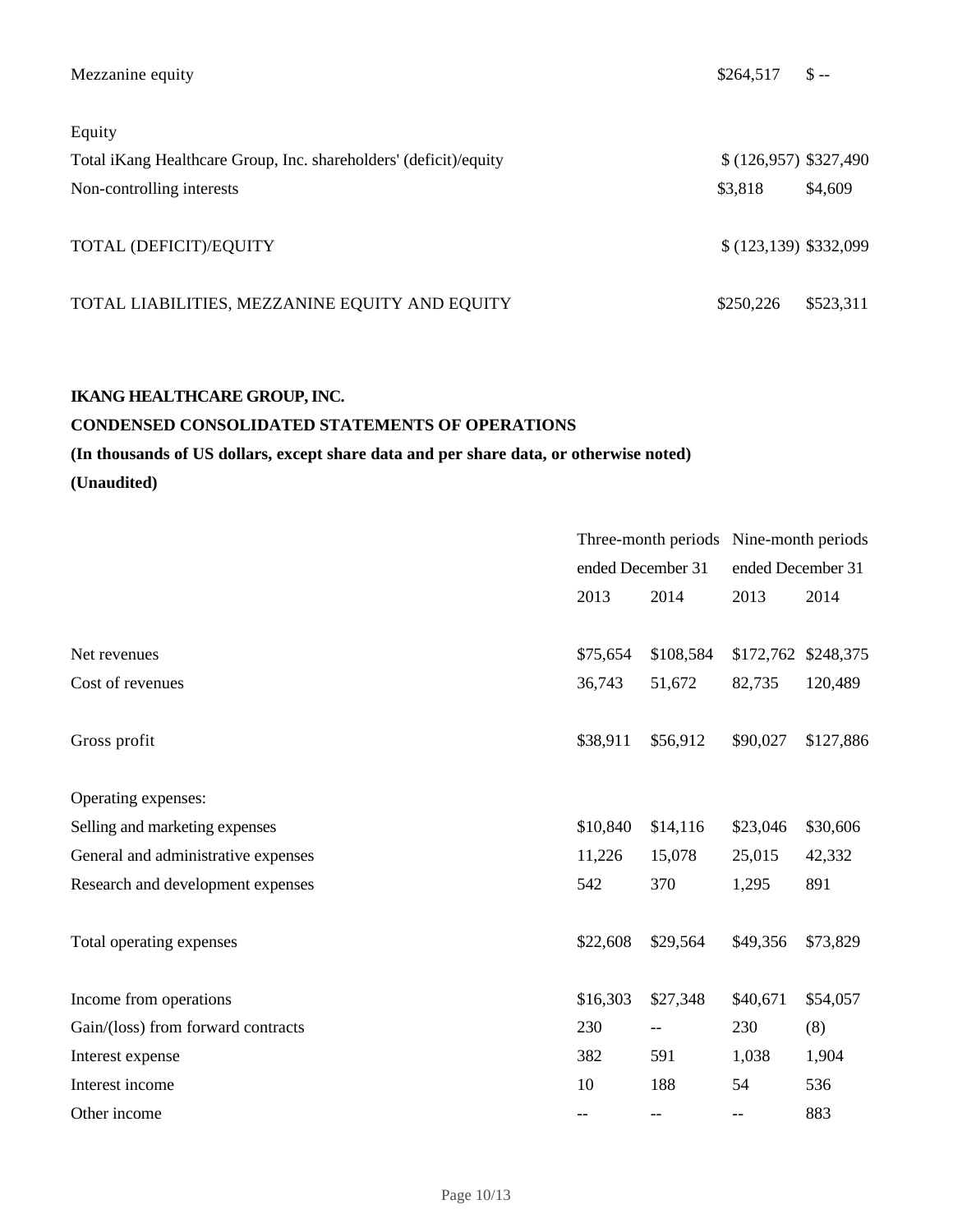| Income before provision for income taxes and gain from equity method<br>investment          | \$16,161 | \$26,945                                  | \$39,917 | \$53,564 |
|---------------------------------------------------------------------------------------------|----------|-------------------------------------------|----------|----------|
| Income tax expenses                                                                         | 4,957    | 8,812                                     | 12,021   | 18,140   |
| Gain from equity method investment                                                          | $-$      |                                           | $-$      | 521      |
| Net income                                                                                  | \$11,204 | \$18,133                                  | \$27,896 | \$35,945 |
| Less: Net income attributable to non-controlling interests                                  | 237      | 275                                       | 633      | 653      |
| Net income attributable to iKang Healthcare Group, Inc.                                     | \$10,967 | \$17,858                                  | \$27,263 | \$35,292 |
| Deemed dividend to preferred shareholders                                                   | 5,982    |                                           | 20,436   | 100      |
| Undistributed earnings allocated to preferred shareholders                                  | 2,045    | --                                        | 5,291    | 201      |
| Net income attributable to preferred shareholders of iKang Healthcare<br>Group, Inc.        | 1,157    | $-$                                       | 1,157    | $-$      |
| Net income attributable to common shareholders of iKang Healthcare<br>Group, Inc.           | \$1,783  | \$17,858                                  | \$379    | \$34,991 |
| Net income per share attributable to common shareholders of iKang<br>Healthcare Group, Inc. |          |                                           |          |          |
| Basic                                                                                       | \$0.29   | \$0.52                                    | \$0.06   | \$1.08   |
| Diluted                                                                                     | \$0.27   | \$0.50                                    | \$0.06   | \$1.04   |
| Net income per ADS (1 common share equals to 2 ADSs)                                        |          |                                           |          |          |
| <b>Basic</b>                                                                                | \$0.15   | \$0.26                                    | \$0.03   | \$0.54   |
| Diluted                                                                                     | \$0.14   | \$0.25                                    | \$0.03   | \$0.52   |
| Weighted average shares used in calculating net income per common share                     |          |                                           |          |          |
| <b>Basic</b>                                                                                |          | 6,225,690 34,205,018 6,395,750 32,400,915 |          |          |
| Diluted                                                                                     |          | 6,637,000 35,708,100 6,846,521 33,697,544 |          |          |

## **RECONCILIATION OF GAAP AND NON-GAAP RESULTS**

## **(In thousands of US dollars, except share data and per share data, or otherwise noted)**

**(Unaudited)**

| Three-month       | Nine-month           |
|-------------------|----------------------|
| periods           | periods              |
| ended December 31 | ended December<br>31 |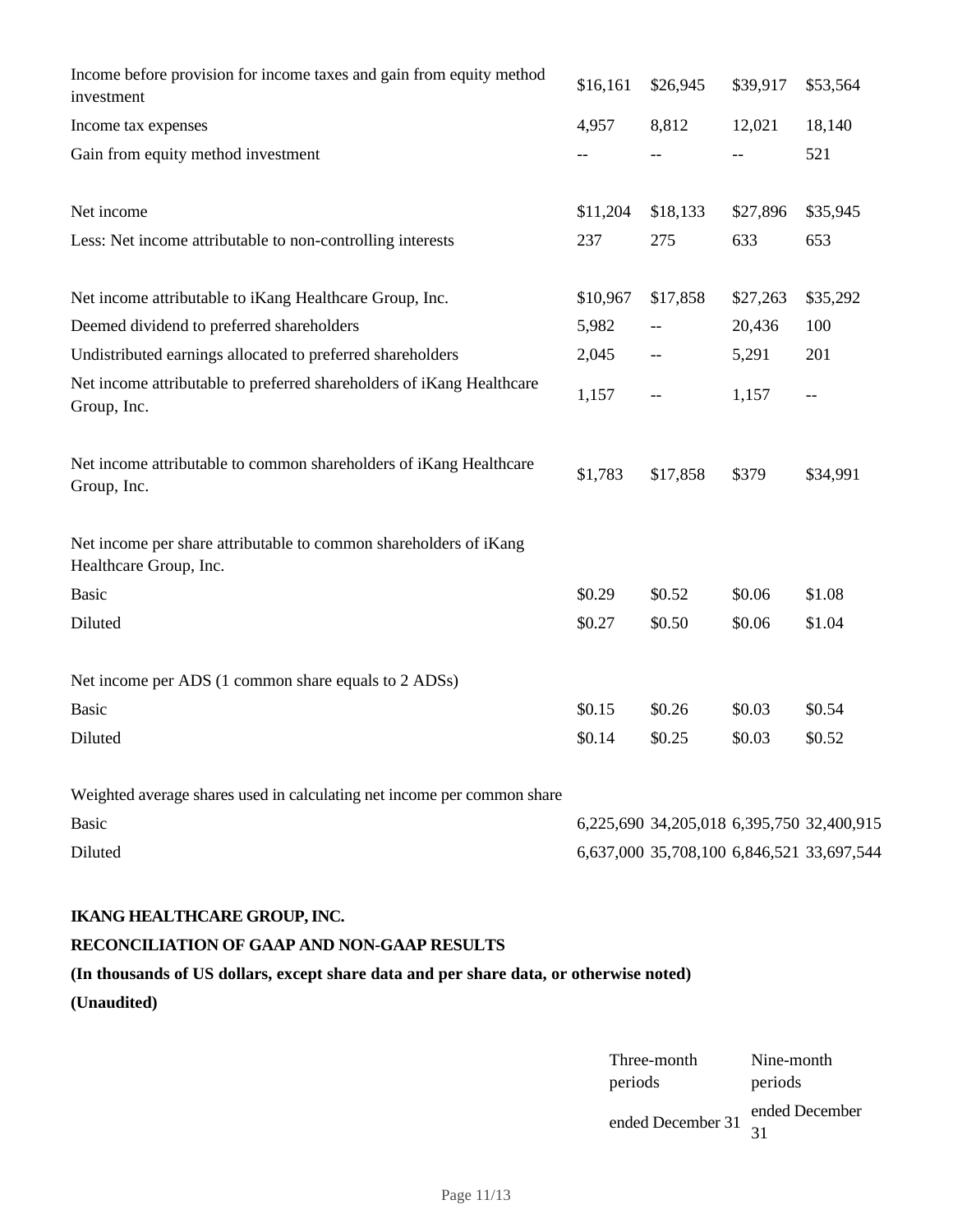|                                                                                                      | 2013     | 2014             | 2013                       | 2014              |
|------------------------------------------------------------------------------------------------------|----------|------------------|----------------------------|-------------------|
| Income from operations                                                                               | \$16,303 | \$27,348         | \$40,671                   | \$54,057          |
| Add:                                                                                                 |          |                  |                            |                   |
| Share-based compensation expenses                                                                    |          | 683              |                            | 8,308             |
| Non-GAAP operating income                                                                            | \$16,303 | \$28,031         | \$40,671                   | \$62,365          |
| Net income attributable to iKang Healthcare Group, Inc.<br>Add:                                      | \$10,967 |                  | \$17,858 \$27,263          | \$35,292          |
| Share-based compensation expenses                                                                    | --       | 683              |                            | 8,308             |
| Non-GAAP net income                                                                                  | \$10,967 | \$18,541         |                            | \$27,263 \$43,600 |
| Income from operations                                                                               | \$16,303 |                  | \$27,348 \$40,671 \$54,057 |                   |
| Add:                                                                                                 |          |                  |                            |                   |
| Depreciation and amortization                                                                        | 2,724    | 5,479            | 7,259                      | 14,133            |
| Share-based compensation expenses                                                                    |          | 683              |                            | 8,308             |
| Non-GAAP EBITDA                                                                                      | \$19,027 | \$33,510         | \$47,930                   | \$76,498          |
| Non-GAAP net income attributable to preferred shareholders of iKang<br>Healthcare Group, Inc.        | \$9,184  | $\mathcal{S}$ -- | \$26,884 \$698             |                   |
| Non-GAAP net income attributable to common shareholders of iKang<br>Healthcare Group, Inc.           | \$1,783  | \$18,541         | \$379                      | \$42,902          |
| Non-GAAP net income per share attributable to common shareholders of<br>iKang Healthcare Group, Inc. |          |                  |                            |                   |
| Basic                                                                                                | \$0.29   | \$0.54           | \$0.06                     | \$1.32            |
| Diluted                                                                                              | \$0.27   | \$0.52           | \$0.06                     | \$1.27            |
| Non-GAAP net income per ADS (1 common share equals to 2 ADSs)                                        |          |                  |                            |                   |
| Basic                                                                                                | \$0.15   | \$0.27           | \$0.03                     | \$0.66            |
| Diluted                                                                                              | \$0.14   | \$0.26           | \$0.03                     | \$0.64            |
| CONTACT: IR Contact:                                                                                 |          |                  |                            |                   |
| iKang Healthcare Group, Inc.<br>Christy Xie                                                          |          |                  |                            |                   |

 Director of Investor Relations Tel: +86 10 5320 8599